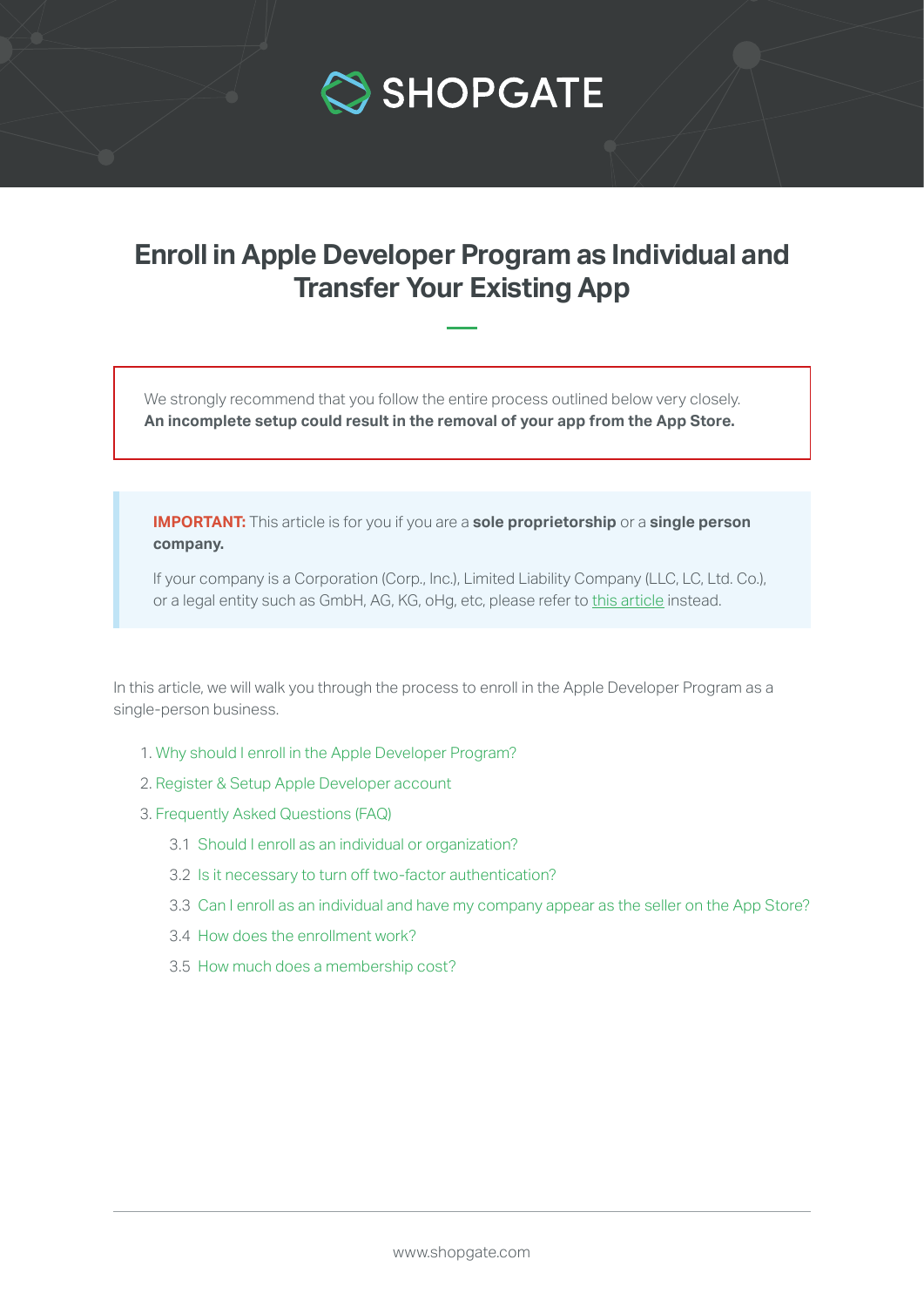

<span id="page-1-0"></span>

## **1. Why should I enroll in the Apple Developer Program?**

A membership in the Apple Developer Program is mandatory to distribute an iOS app on the App Store. **All merchants who wish to publish an iOS app are required to enroll in the Apple Developer program.**

If your iOS app is currently not published under your name, it has to be transferred to your own Apple Developer account by following the steps below.

## **2. Register & Setup Apple Developer account**

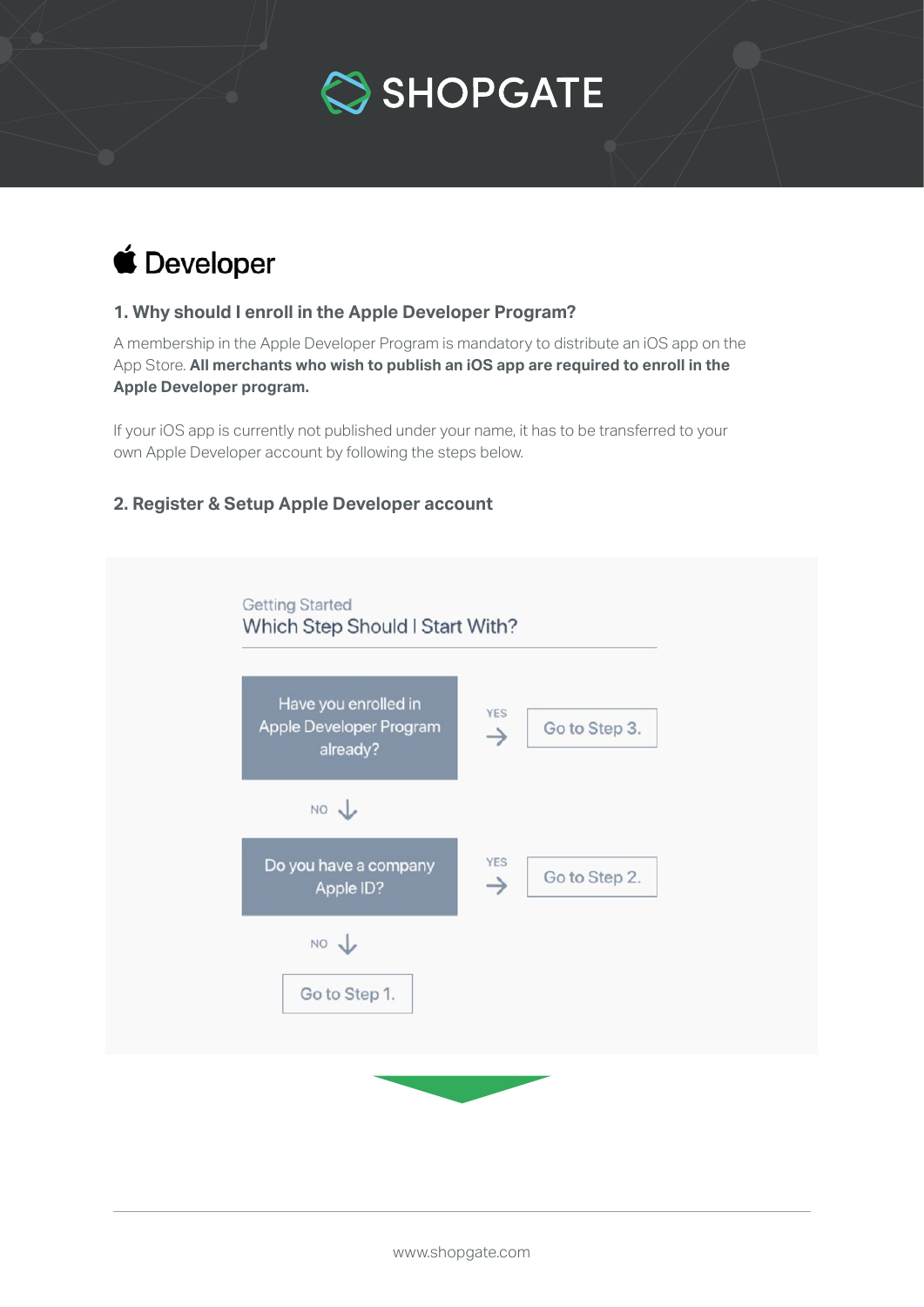



2. Enter your company email in the form and fill out the rest.

 *This email will be your new Apple ID. Apple will send important actions or decisions regarding your app to this email. Please make sure to check the emails regularly.*

3. A 6-digit verification code is sent to you via email. Enter the code in the popup that opens.

*This code will expire three hours after the email was sent.*

4. Your Apple ID is created.

 *Please be aware that creating an Apple ID is NOT the same as creating an Apple Developer account.*

5. Turn off two-factor authentication by signing in to your [Apple ID account,](https://appleid.apple.com/#!&page=signin) clicking *Edit* in the Security section, then clicking *Turn Off Two-Factor Authentication*. After you create new security questions and verify your date of birth, two-factor authentication will be turned off. [Is it necessary to turn off two-factor authentication?](#page-5-0)



## **Join the Apple Developer Program**

 $\mathbf{2}$ 

Once your Apple ID is created, open the [Apple Developer Program Enrollment](https://developer.apple.com/programs/enroll/) page.

- 1. Click **"Start Your Enrollment"** and sign in with your new Apple ID.
- 2. Read and agree to the Apple Developer Agreement. Click **Submit.**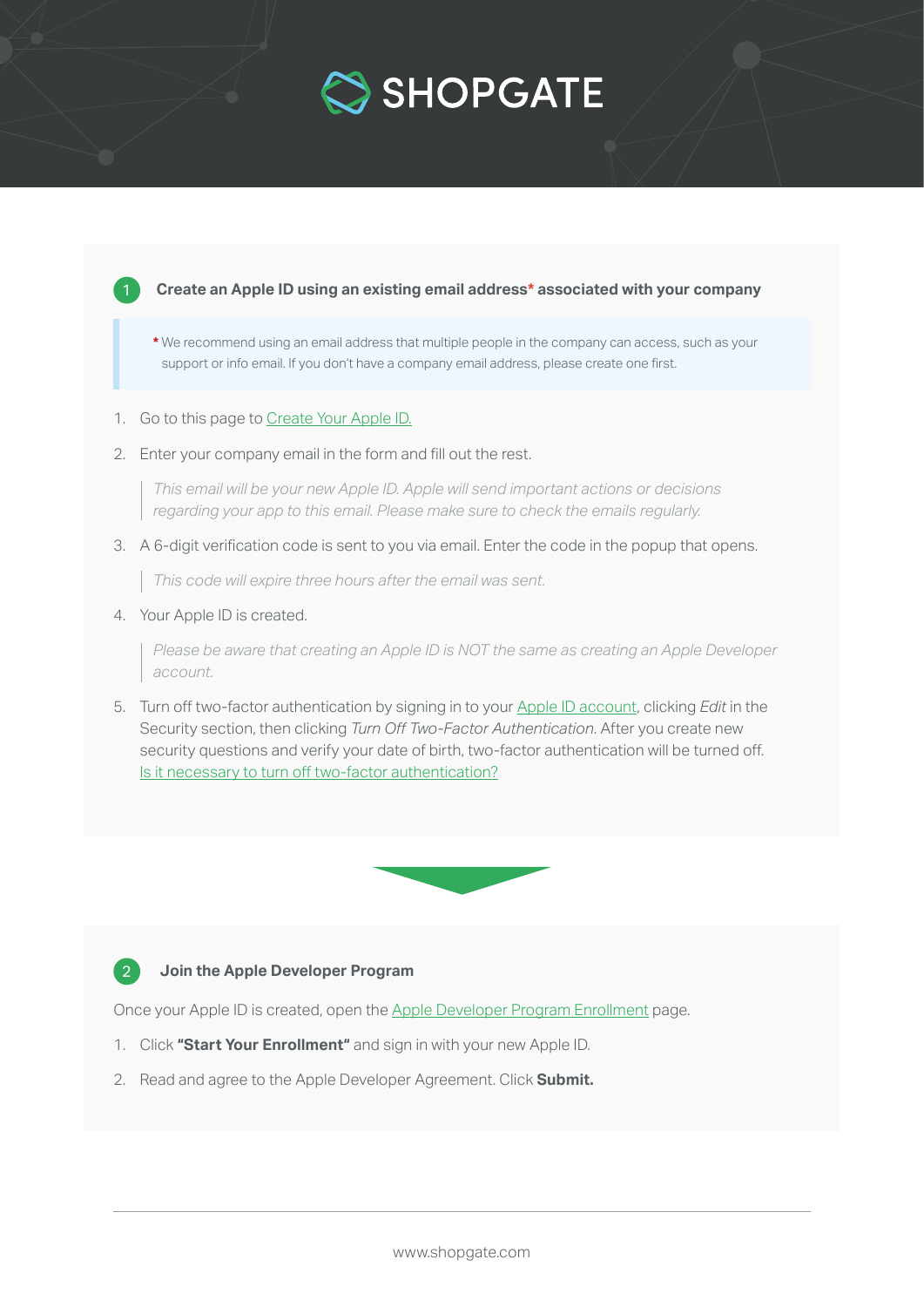

- 3. Now your Apple Developer Program will open. Select the block **"Join the Apple Developer Program"** on the Welcome page and click Enroll on the next page.
- 4. In the field "I develop apps as", select **"Individual / Sole Proprietor / Single Person Business"** as your Entity Type. Click **Continue.**
- 5. Enter your Legal name, phone number, and address on the next screen and click **Continue.**

*Your legal name will be displayed as your app's seller in the App Store.*

- 6. **Accept** the Apple Developer Program License Agreement by checking the box on the bottom of the page and clicking **Continue.**
- 7. On the next screen, review your purchase details and select the option **Automatic Renewal.**

 *If Automatic Renewal is not used, please set a reminder on your calendar (repeat yearly) to renew your membership every year. Your app will be removed from the App Store within 24 hours upon the expiration of your membership.*

- 8. You will now be forwarded to the App Store. Login again with the same Apple ID and password.
- 9. On the next screen, pay **\$99** with your credit card and click **Continue.**
- 10. Accept the Terms & Conditions and click **Continue.** Follow the onscreen instructions until you see the "Thank you" page.

Now you have enrolled successfully in the Apple Developer Program. You will receive 2 welcome emails and a payment confirmation from Apple at your Apple ID email address within an hour or so.

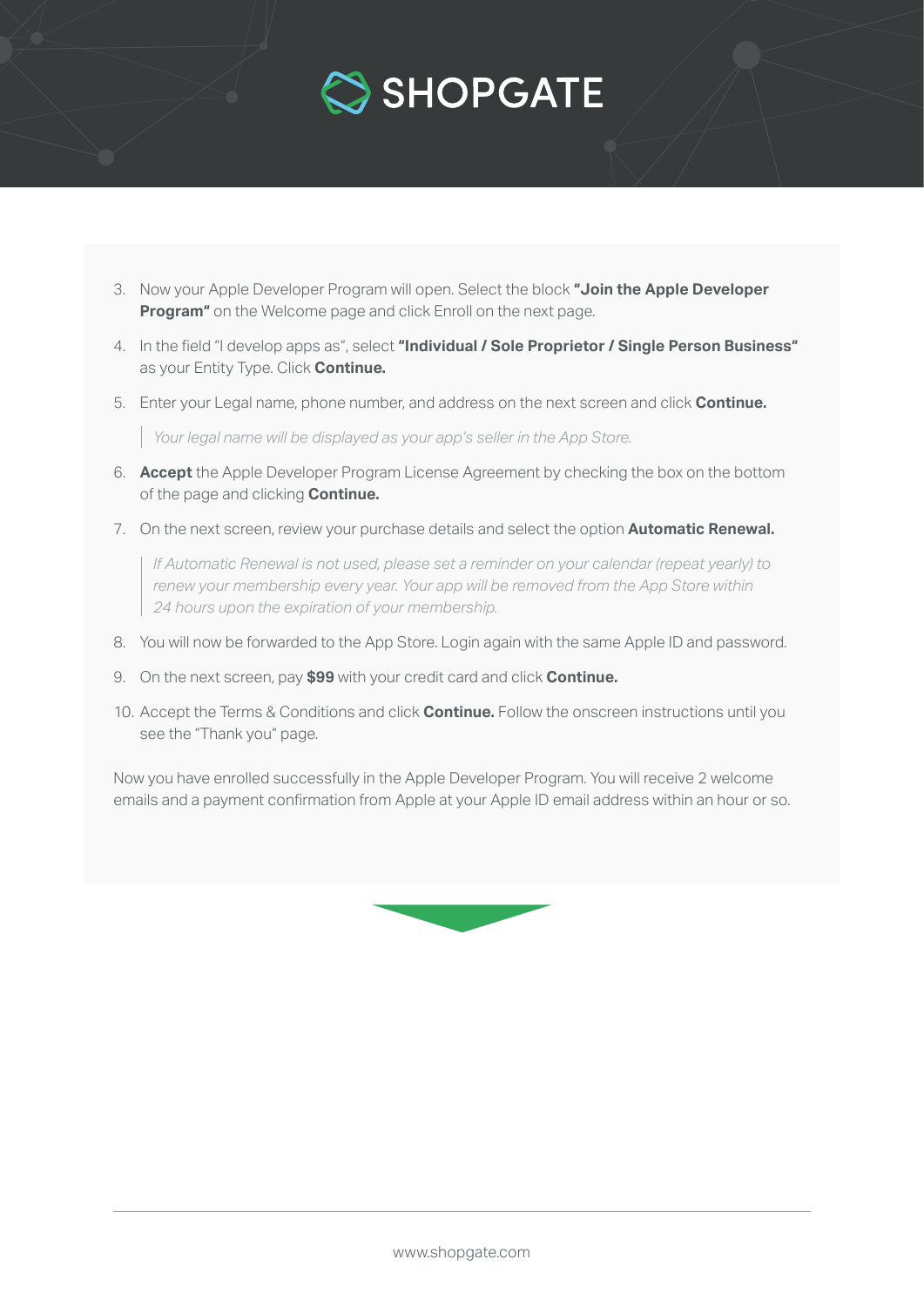

### **Enter Information at Shopgate**

Your Shopgate App team works hard to create and update your app. In order for our team members to do their job, please enter the information for your Apple Developer account at Shopgate.

1. Log into your [Shopgate Admin](https://admin.shopgate.com/)

3

- 2. Navigate to **Settings → Native Apps → Apple Developer Account**
- 3. Select **"Individual / Sole Proprietor / Single Person Business"** and click **Continue.**
- 4. Enter your **Apple ID and Password** then **Confirm Setup.**

| Apple Developer<br>account | You have selected Individual for your account. If you would like to edit this, click here.<br>See how to Enroll in Apple Developer Program as an Individual and Transfer Your Existing App. |                   |
|----------------------------|---------------------------------------------------------------------------------------------------------------------------------------------------------------------------------------------|-------------------|
|                            | Your Apple ID                                                                                                                                                                               | example@email.com |
|                            | Your Apple ID Password                                                                                                                                                                      |                   |
|                            | ✔ Confirm Setup                                                                                                                                                                             |                   |

That's it! Now you have finished setting up your Apple Developer account! We will transfer your iOS app within the next few days. You will get an email confirmation from Apple once this process is complete.

*For more information on Apple Developer account, please visit [Apple Developer Support.](https://developer.apple.com/support/membership/) For more questions about the overall enrollment process, please contact us at [support@shopgate.com](mailto:support%40shopgate.com?subject=).*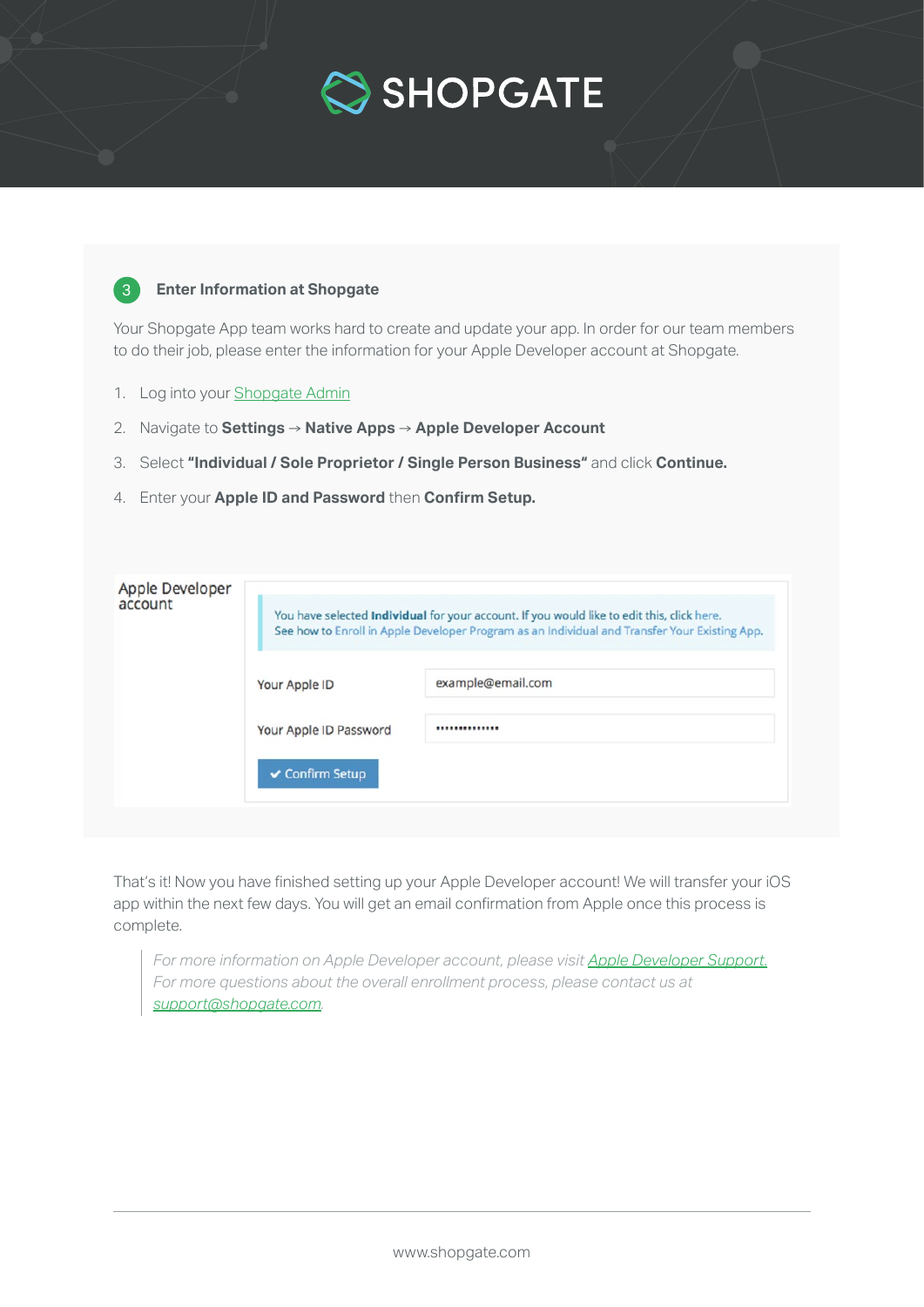

## <span id="page-5-0"></span>**3. Frequently Asked Questions (FAQ)**

#### **3.1 Should I enroll as an individual or organization?**

If your company is a corporation (Corp., Inc.), limited liability company (LLC, LC, Ltd. Co.), or a legal entity such as GmbH, AG, KG, oHg, etc, you must enroll as an organization or your app will be rejected.

*If you are a sole proprietorship or a single person company, you must enroll as an individual.*

#### **3.2 Is it necessary to turn off two-factor authentication?**

**We strongly recommend turning off "two-factor authentication" and its older version "two-step verification for this Apple ID.** When "Two-factor authentication" is on, Shopgate will have to call you immediately EVERY TIME we try to upload your app, create the necessary certificates, make changes, or update your app. If you are not available within the short period of time your 6-digit verification code is valid, we will NOT be able to do anything.

For some accounts created in iOS 10.3 or macOS Sierra 10.12.4 and later, you might not see the option to turn off two-factor authentication on your [Apple ID account page.](http://Apple ID account page) If this is the case, contact us at [support@shopgate.com.](mailto:support%40shopgate.com.%20?subject=)

#### **3.3 Can I enroll as an individual and have my company appear as the seller on the App Store?**

No. To have your company name appear as the seller, you must enroll as an organization and your company must be recognized as a legal entity. If you are a sole proprietor/single person business, you must join as an individual and your legal name will appear as the seller.

If you have enrolled as an individual by mistake and need to convert your individual membership to an organizational membership, please contact us at [support@shopgate.com.](mailto:support%40shopgate.com?subject=)